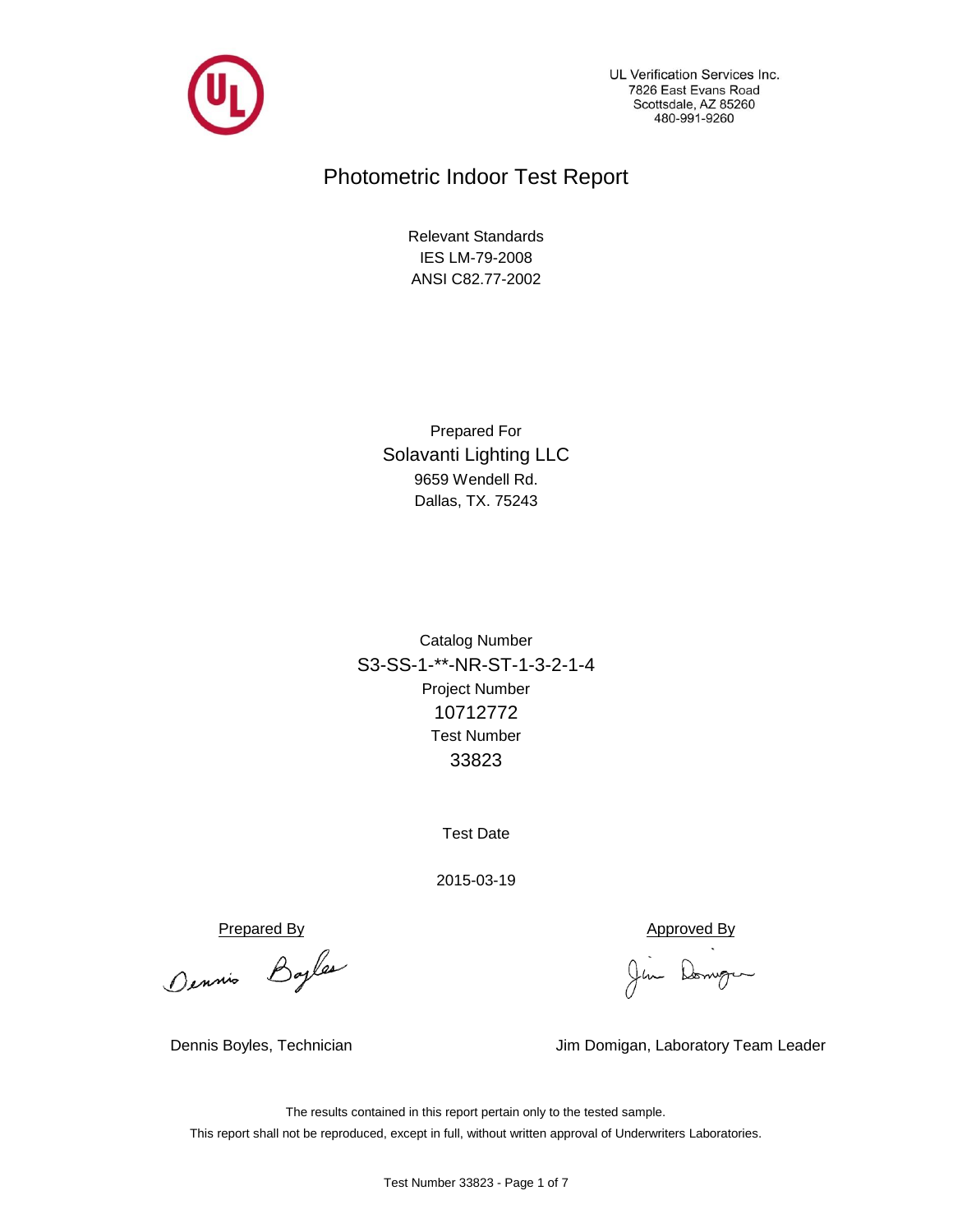

UL Verification Services Inc. 7826 East Evans Road Scottsdale, AZ 85260<br>480-991-9260

Ballast/Driver: 42 LEDs Luminaire Description: Catalog Number: Medium output standard dist. Stainless steel housing, plastic textured lens S3-SS-1-\*\*-NR-ST-1-3-2-1-4 Lamp: One ACLED AC-A100VD24H4.1 LED Driver



## Test Conditions

| <b>Test Temperature:</b> | 25.6 °C   |       |
|--------------------------|-----------|-------|
| Voltage:                 | 120.0 VAC |       |
| Current:                 | 0.1256A   |       |
| Power:                   | 14.40 W   |       |
| Power Factor:            | 0.952     |       |
| Frequency:               |           | 60 Hz |
| Current THD:             | 12.6%     |       |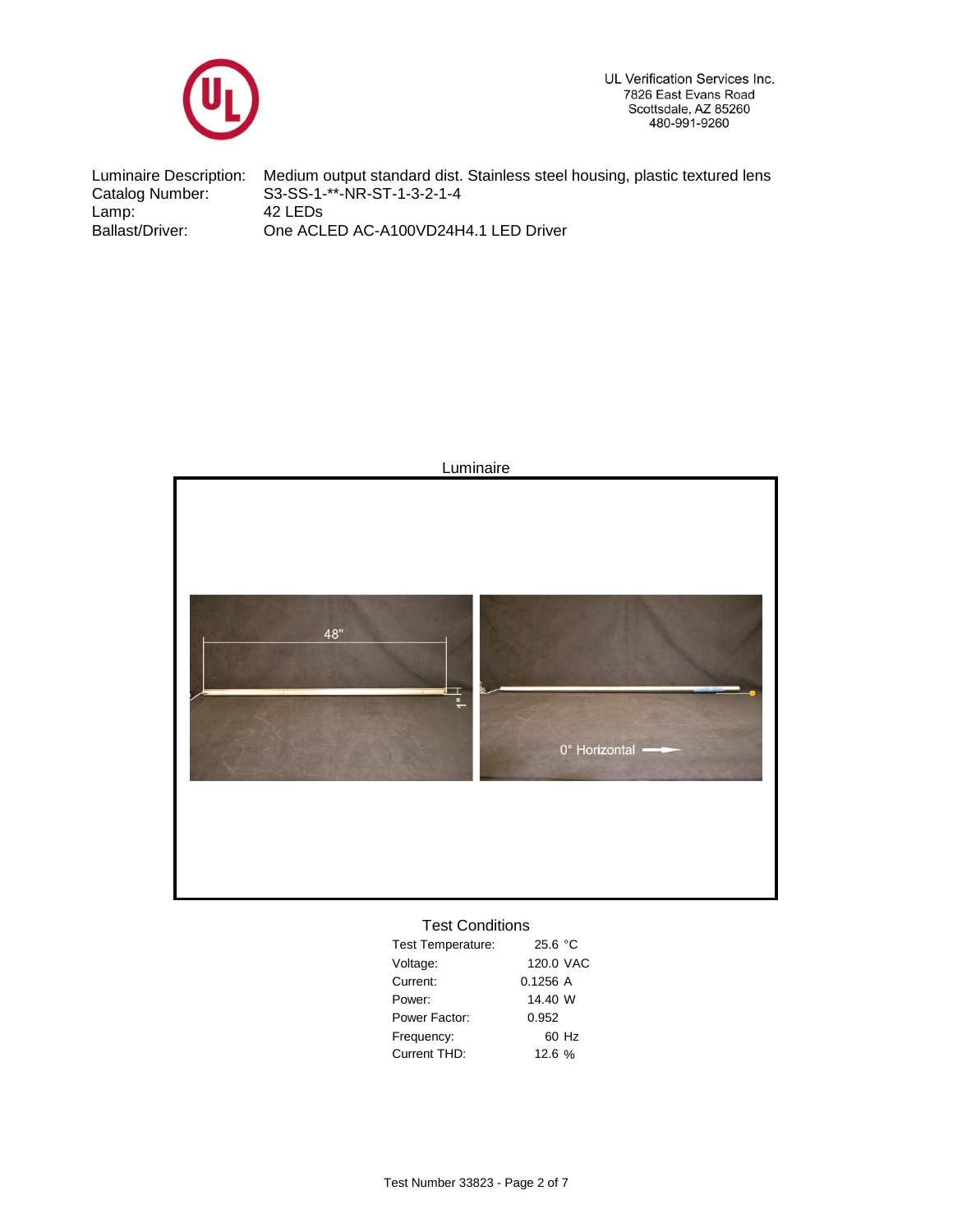



|                             |     | INTENSITY (CANDLEPOWER) SUMMARY<br>OUTPUT |                             |                |              |                              |                |  |  |  |
|-----------------------------|-----|-------------------------------------------|-----------------------------|----------------|--------------|------------------------------|----------------|--|--|--|
|                             |     | ANGLE ALONG                               | 22.5                        | 45             |              | 67.5 ACROSS                  | LUMENS         |  |  |  |
|                             | 0   | 160                                       | 160                         | 160            | 160          | 160                          |                |  |  |  |
|                             | 5   | 159                                       | 159                         | 160            | 158          | 158                          | 15             |  |  |  |
| 1⁄50<br>Y20<br>180          | 15  | 153                                       | 151                         | 155            | 157          | 157                          | 43             |  |  |  |
| ACROSS                      | 25  | 138                                       | 140                         | 145            | 142          | 134                          | 63             |  |  |  |
| 45                          | 35  | 120                                       | 119                         | 107            | 52           | 39                           | 56             |  |  |  |
| <b>ALONG</b>                | 45  | 102                                       | 100                         | 35             | 24           | 24                           | 43             |  |  |  |
|                             | 55  | 72                                        | 54                          | 19             | 19           | 20                           | 31             |  |  |  |
|                             | 65  | 37                                        | 18                          | 12             | 10           | 9                            | 16             |  |  |  |
| ا90                         | 75  | 11                                        | 7                           | 5              | 5            | 5                            | 7              |  |  |  |
|                             | 85  | 2                                         | 2                           | 3              | 3            | 3                            | 3              |  |  |  |
|                             | 90  | 0                                         | 1                           | 2              | 2            | 2                            |                |  |  |  |
|                             | 95  | 0                                         | 0                           | 1              | $\mathbf{1}$ | $\mathbf 1$                  | $\mathbf 1$    |  |  |  |
|                             | 105 | 0                                         | 0                           | 0              | 0            | $\mathbf 0$                  | $\mathbf 0$    |  |  |  |
| 50 <sub>0</sub>             | 115 | 0                                         | 0                           | 0              | 0            | $\overline{0}$               | 0              |  |  |  |
|                             | 125 | 0                                         | 0                           | $\mathbf 0$    | $\mathbf 0$  | 0                            | 0              |  |  |  |
|                             | 135 | 0                                         | 0                           | 0              | 0            | $\mathbf 0$                  | 0              |  |  |  |
| 60                          | 145 | 0                                         | 0                           | $\overline{0}$ | 0            | 0                            | 0              |  |  |  |
|                             | 155 | 0                                         | 0                           | $\mathbf 0$    | 0            | $\mathbf 0$                  | $\mathbf 0$    |  |  |  |
|                             | 165 | 0                                         | 0                           | $\overline{0}$ | 0            | $\mathbf 0$                  | $\overline{0}$ |  |  |  |
| 100                         | 175 | 0                                         | 0                           | 0              | 0            | 0                            | 0              |  |  |  |
|                             | 180 | 0                                         | 0                           | $\overline{0}$ | 0            | $\Omega$                     |                |  |  |  |
|                             |     |                                           |                             |                |              | ZONAL LUMENS AND PERCENTAGES |                |  |  |  |
|                             |     | ZONE                                      |                             | LUMENS         | % LUMINAIRE  |                              |                |  |  |  |
| 150                         |     | $0 - 30$                                  |                             | 122            |              | 43.74                        |                |  |  |  |
|                             |     | $0 - 40$                                  |                             | 178            |              | 63.99                        |                |  |  |  |
|                             |     | $0 - 60$                                  |                             | 252            |              | 90.46                        |                |  |  |  |
|                             |     | $0 - 90$                                  |                             | 277            |              | 99.54                        |                |  |  |  |
| 30<br>⋒                     |     | $40 - 90$                                 |                             | 99             |              | 35.56                        |                |  |  |  |
|                             |     | $60 - 90$                                 |                             | 25             |              | 9.09                         |                |  |  |  |
|                             |     | $90 - 180$                                |                             | 1              |              | 0.46                         |                |  |  |  |
|                             |     | $0 - 180$                                 |                             | 279            |              | 100.00                       |                |  |  |  |
|                             |     | EFFICACY (LUMENS PER WATT): 19.3          |                             |                |              |                              |                |  |  |  |
|                             |     | *** THIS IS AN ABSOLUTE TEST ***          |                             |                |              |                              |                |  |  |  |
|                             |     |                                           | LUMINOUS LENGTH: 48.000 INS |                |              |                              |                |  |  |  |
|                             |     |                                           |                             | WIDTH:         | 1.000 INS    |                              |                |  |  |  |
|                             |     |                                           |                             |                |              |                              |                |  |  |  |
|                             |     |                                           |                             |                |              |                              |                |  |  |  |
| LUMINANCE SUMMARY CD./SQ.M. |     |                                           |                             |                |              | $S/MH$ :                     | 1.0            |  |  |  |
|                             |     |                                           | SC(ALONG): 1.2, SC(ACROSS): |                |              |                              | 1.0            |  |  |  |

 TESTED IN ACCORDANCE WITH IES PROCEDURES. Test Number 33823 - Page 3 of 7

 ANGLE ALONG 45 ACROSS 45 4664 1597 1102 55 4047 1059 1124 65 2788 954 663 75 1409 674 569 85 592 965 1041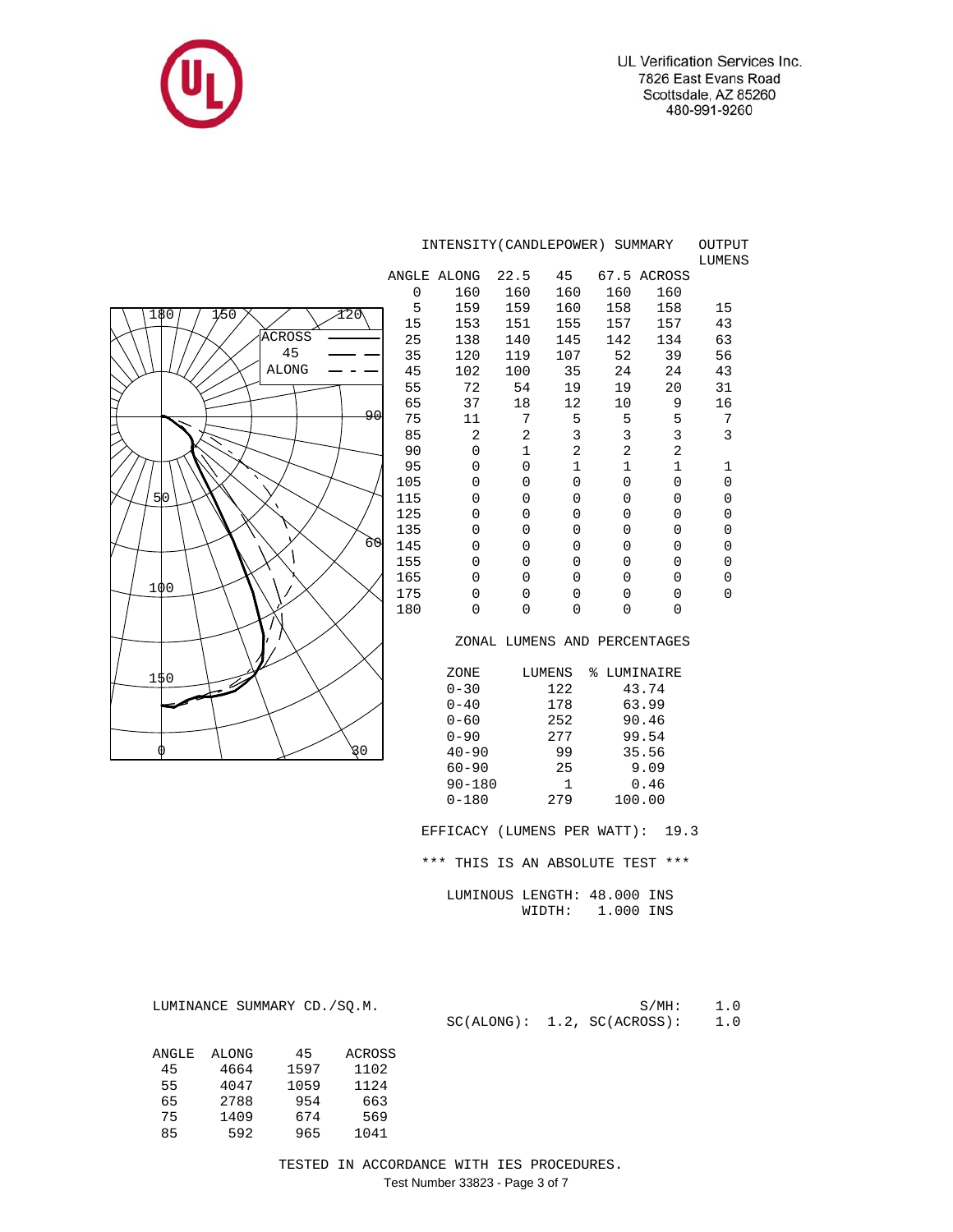

## INTENSITY(CANDLEPOWER) DATA

| ANGLE       | PLANE<br>OUTPUT     |                     |                     |                     |                     |                     |               |  |  |  |  |  |  |
|-------------|---------------------|---------------------|---------------------|---------------------|---------------------|---------------------|---------------|--|--|--|--|--|--|
|             | <b>ALONG</b>        | 22.5                | 45                  | 67.5                | <b>ACROSS</b>       | <b>AVERAGE</b>      | <b>LUMENS</b> |  |  |  |  |  |  |
|             |                     |                     |                     |                     |                     |                     |               |  |  |  |  |  |  |
| $\mathbf 0$ | 160                 | 160                 | 160                 | 160                 | 160                 | 160                 |               |  |  |  |  |  |  |
| 5           | 159                 | 159                 | 160                 | 158                 | 158                 | 159                 | 15            |  |  |  |  |  |  |
| 10          | 157                 | 156                 | 155                 | 157                 | 158                 | 156                 |               |  |  |  |  |  |  |
| 15          | 153                 | 151                 | 155                 | 157                 | 157                 | 154                 | 43            |  |  |  |  |  |  |
| $20$        | 148                 | 146                 | 152                 | 151                 | 152                 | 150                 |               |  |  |  |  |  |  |
| 25          | 138                 | 140                 | 145                 | 142                 | 134                 | 141                 | 63            |  |  |  |  |  |  |
| 30          | 126                 | 128                 | 134                 | 102                 | 80                  | 117                 |               |  |  |  |  |  |  |
| 35          | 120                 | 119                 | 107                 | 52                  | 39                  | 89                  | 56            |  |  |  |  |  |  |
| 40          | 114                 | 113                 | 65                  | 30                  | 28                  | 70                  |               |  |  |  |  |  |  |
| 45          | 102                 | 100                 | 35                  | 24                  | 24                  | 55                  | 43            |  |  |  |  |  |  |
| 50          | 88                  | 79                  | 23                  | 22                  | 22                  | 45                  |               |  |  |  |  |  |  |
| 55          | 72                  | 54                  | 19                  | 19                  | 20                  | 34                  | 31            |  |  |  |  |  |  |
| 60          | 53                  | 31                  | 16                  | 15                  | 14                  | 24                  |               |  |  |  |  |  |  |
| 65          | 37                  | 18                  | 12                  | $10$                | $\mathsf 9$         | 16                  | 16            |  |  |  |  |  |  |
| $70$        | 22                  | 11                  | 9                   | $\epsilon$          | $\epsilon$          | 10                  |               |  |  |  |  |  |  |
| 75          | 11                  | 7                   | 5                   | 5                   | 5                   | 6                   | 7             |  |  |  |  |  |  |
| 80          | 5                   | $\overline{4}$      | $\,4$               | $\overline{4}$      | $\overline{4}$      | 4                   |               |  |  |  |  |  |  |
| 85          | 2                   | 2                   | 3                   | 3                   | 3                   | 2                   | 3             |  |  |  |  |  |  |
| 90          | $\mathsf 0$         | $\mathbf 1$         | $\overline{a}$      | $\sqrt{2}$          | $\overline{a}$      | $\mathbf{1}$        |               |  |  |  |  |  |  |
| 95          | $\mathsf{O}\xspace$ | $\mathsf{O}\xspace$ | $\mathbf 1$         | $\mathbf 1$         | $\mathbf 1$         | $\mathbf 1$         | $\mathbf 1$   |  |  |  |  |  |  |
| 100         | $\mathsf{O}\xspace$ | 0                   | $\mathsf{O}\xspace$ | $\mathbf 1$         | $\mathbf 1$         | $\mathsf{O}\xspace$ |               |  |  |  |  |  |  |
| 105         | $\mathbf 0$         | 0                   | $\mathsf{O}\xspace$ | $\mathsf{O}\xspace$ | $\mathsf{O}\xspace$ | 0                   | 0             |  |  |  |  |  |  |
| 110         | $\mathbf 0$         | 0                   | $\mathbf 0$         | $\mathbf 0$         | $\mathsf{O}\xspace$ | $\mathbf 0$         |               |  |  |  |  |  |  |
| 115         | $\overline{0}$      | 0                   | $\mathbf 0$         | $\overline{0}$      | $\overline{0}$      | 0                   | 0             |  |  |  |  |  |  |
| 120         | 0                   | $\mathbf 0$         | $\mathbf 0$         | $\mathsf 0$         | $\mathsf 0$         | 0                   |               |  |  |  |  |  |  |
| 125         | $\mathbf 0$         | $\mathbf 0$         | $\mathbf 0$         | $\mathbf 0$         | $\mathbf 0$         | 0                   | $\mathbf 0$   |  |  |  |  |  |  |
| 130         | $\mathbf 0$         | $\mathbf 0$         | $\mathbf 0$         | $\mathbf 0$         | $\mathbf 0$         | $\mathbf 0$         |               |  |  |  |  |  |  |
| 135         | $\mathbf 0$         | 0                   | $\mathsf{O}\xspace$ | $\mathbf 0$         | $\mathbf 0$         | $\mathbf 0$         | $\mathbf 0$   |  |  |  |  |  |  |
| 140         | $\overline{0}$      | 0                   | $\mathbf 0$         | $\mathsf{O}\xspace$ | $\mathsf{O}\xspace$ | $\mathbf 0$         |               |  |  |  |  |  |  |
| 145         | $\overline{0}$      | 0                   | $\mathbf 0$         | $\mathbf 0$         | $\mathbf 0$         | $\mathbf 0$         | 0             |  |  |  |  |  |  |
| 150         | 0                   | $\mathbf 0$         | $\mathbf 0$         | $\mathsf{O}\xspace$ | $\mathsf 0$         | 0                   |               |  |  |  |  |  |  |
| 155         | $\mathbf 0$         | $\mathbf 0$         | $\mathbf 0$         | $\mathbf 0$         | $\mathbf 0$         | 0                   | $\mathbf 0$   |  |  |  |  |  |  |
| 160         | $\mathbf 0$         | $\mathbf 0$         | $\mathbf 0$         | $\mathbf 0$         | $\mathbf 0$         | 0                   |               |  |  |  |  |  |  |
| 165         | $\mathbf 0$         | 0                   | $\mathbf 0$         | $\mathsf 0$         | $\mathbf 0$         | 0                   | 0             |  |  |  |  |  |  |
| 170         | 0                   | 0                   | $\mathbf 0$         | $\mathbf 0$         | $\mathbf 0$         | $\mathbf 0$         |               |  |  |  |  |  |  |
| 175         | 0                   | 0                   | $\mathbf 0$         | $\mathsf{O}\xspace$ | $\overline{0}$      | $\overline{0}$      | 0             |  |  |  |  |  |  |
| 180         | 0                   | 0                   | $\mathsf{O}\xspace$ | $\overline{0}$      | $\overline{0}$      | $\overline{0}$      |               |  |  |  |  |  |  |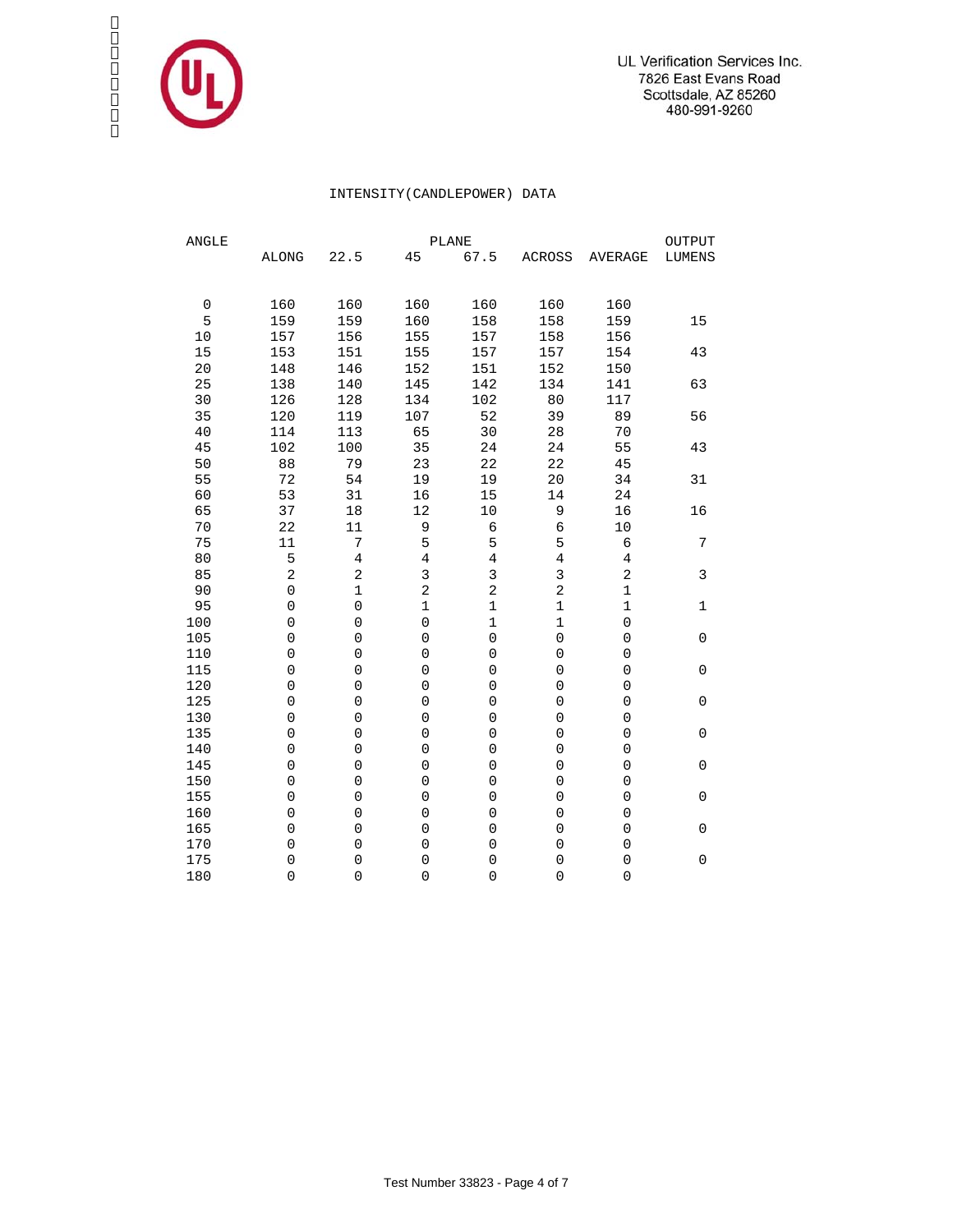

### COEFFICIENTS OF UTILIZATION

ZONAL CAVITY METHOD

#### EFFECTIVE FLOOR CAVITY REFLECTANCE = .20

| CC<br>WALL | 90 |    |    |    | 80 |    |    | 70 |    |    |    | 50 |    |    | 30 |    |    | 10 |    |                                                                                                   | $\Omega$ |    |          |
|------------|----|----|----|----|----|----|----|----|----|----|----|----|----|----|----|----|----|----|----|---------------------------------------------------------------------------------------------------|----------|----|----------|
|            |    | 70 | 50 | 30 | 10 | 70 | 50 | 30 | 10 | 70 | 50 | 30 | 10 | 50 | 30 | 10 | 50 | 30 | 10 | 50                                                                                                | 30       | 10 | $\Omega$ |
| <b>RCR</b> |    |    |    |    |    |    |    |    |    |    |    |    |    |    |    |    |    |    |    |                                                                                                   |          |    |          |
|            |    |    |    |    |    |    |    |    |    |    |    |    |    |    |    |    |    |    |    |                                                                                                   |          |    |          |
|            |    |    |    |    |    |    |    |    |    |    |    |    |    |    |    |    |    |    |    | 1 1.141.101.071.04 1.121.081.051.02 1.091.061.031.00 1.010.990.97 0.980.960.94 0.940.930.91 0.89  |          |    |          |
|            |    |    |    |    |    |    |    |    |    |    |    |    |    |    |    |    |    |    |    | 2 1 071 010 950 90 1 040 990 940 89 1 020 970 920 88 0 930 900 86 0 900 870 84 0 870 850 82 0 81  |          |    |          |
|            |    |    |    |    |    |    |    |    |    |    |    |    |    |    |    |    |    |    |    | 3 1.000.910.850.80 0.980.900.840.79 0.960.880.830.78 0.860.810.77 0.830.790.76 0.810.770.74 0.73  |          |    |          |
|            |    |    |    |    |    |    |    |    |    |    |    |    |    |    |    |    |    |    |    | 4 0.940.840.770.71 0.920.830.760.71 0.900.810.750.70 0.790.740.69 0.770.720.69 0.750.710.68 0.66  |          |    |          |
|            |    |    |    |    |    |    |    |    |    |    |    |    |    |    |    |    |    |    |    | 5 0.880.770.690.64 0.860.760.690.63 0.840.750.680.63 0.730.670.63 0.710.660.62 0.690.650.61 0.60  |          |    |          |
|            |    |    |    |    |    |    |    |    |    |    |    |    |    |    |    |    |    |    |    | 6 0.820.710.630.58 0.800.700.620.57 0.790.690.620.57 0.670.610.57 0.650.600.56 0.640.590.56 0.54  |          |    |          |
|            |    |    |    |    |    |    |    |    |    |    |    |    |    |    |    |    |    |    |    | 7 0.760.640.570.52 0.750.640.570.52 0.740.630.560.51 0.620.550.51 0.600.550.50 0.590.540.50 0.49  |          |    |          |
|            |    |    |    |    |    |    |    |    |    |    |    |    |    |    |    |    |    |    |    | 8 0.720.600.520.47 0.700.590.520.47 0.690.580.510.47 0.570.510.46 0.560.500.46 0.550.500.46 0.44  |          |    |          |
|            |    |    |    |    |    |    |    |    |    |    |    |    |    |    |    |    |    |    |    | 9 0.670.550.480.42 0.660.540.470.42 0.650.540.470.42 0.530.460.42 0.520.460.42 0.510.450.42 0.40  |          |    |          |
|            |    |    |    |    |    |    |    |    |    |    |    |    |    |    |    |    |    |    |    | 10 0.630.510.430.39 0.620.500.430.39 0.610.500.430.39 0.490.430.39 0.480.420.38 0.470.420.38 0.37 |          |    |          |

 THE ABOVE COEFFICIENTS HAVE BEEN CALCULATED BASED ON LUMINAIRE LUMENS BECAUSE IN AN ABSOLUTE TEST THE BARE LAMP LUMENS ARE UNKNOWN. LIGHTING DESIGN CALCULATIONS MADE USING THESE COEFFICIENTS SHOULD THEREFORE USE THE LUMINAIRE LUMENS IN THE CALCULATION FORMULA

 LABORATORY RESULTS MAY NOT BE REPRESENTATIVE OF FIELD PERFORMANCE. BALLAST AND FIELD FACTORS HAVE NOT BEEN APPLIED.

> TEST DISTANCE EXCEEDS FIVE TIMES THE GREATEST LUMINOUS OPENING OF LUMINAIRE.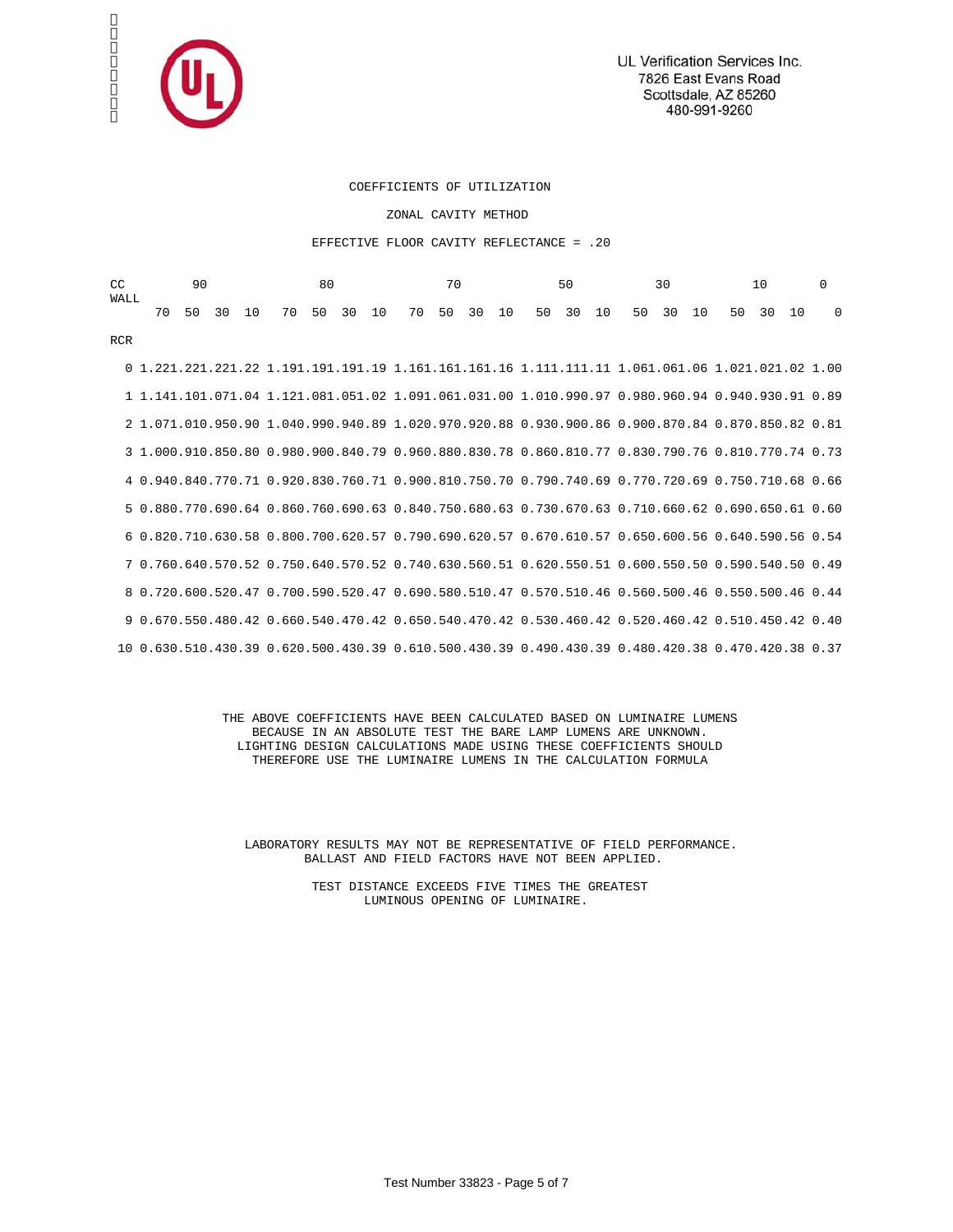

| RATIOS<br>$-3.00$<br>+ + + + + + + + + + +<br>$+$<br>$+$ $-$<br>$+$ $-$<br>$-2.50$<br>+ + + + + + + + + + + + +<br>$+$<br>001. 1001. 1002. 2002. 2002. 2003. 2005. 2009. 2013. 201. 201. 202. 203. 400. 400.<br>$-2.00$<br>+ + + + + + + + + + + + + +<br>$+$ $-$<br>+ + + + + + + + + + + +<br>$-1.50$<br>$+$ $+$<br>0.01. 0.01. 0.02. 0.02. 0.03. 0.05. 0.08. 0.02. 0.09. 0.02. 0.00. 0.18 0.18 0.19<br>$-1.00$<br>+ + + + + + + + + + + + + + +<br>0.001 0.01. 002 0.01. 0.01. 0.01. 0.01. 0.01. 0.01. 0.01. 0.38 0.27 0.11 0.57. 0.38<br>$-0.50$<br>$+$<br>+ + + + + + + +<br>$+$<br>$+$<br>$+$<br>$+$ $-$<br>$+$ $-$<br>9.5 6.4 2.5 0.78 0.25 0.10 .048 .024 .013 .008 .005 .003 .002 .011 001<br>CURB LINE<br>HOUSE<br>$\mathbf{1}$<br>001. 002. 002. 002. 005 005. 009 005. 000 015 064. 030 05. 009 061. 002. 002. 001<br>0.50<br>$+$<br>$+$<br>$+$<br>$+$ $-$<br>$+$ $-$<br>$+$<br>$+$ $-$<br>9.3 6.1 2.4 0.72 0.24 0.10 .048 .024 .013 .008 .005 .003 .002 .001 .001<br>1.00<br>$+$ $+$<br>+ + + + + + +<br>$+$<br>$+$ $-$<br>$+$<br>$+$<br>$+$<br>1.0 0.80 0.42 0.27 0.11 .054 .030 .017 .010 .006 .004 .003 .002 .001 .001<br>1.50<br>$+$ $+$ $+$<br>$+$<br>$+$ $+$<br>$+$ $-$<br>$+$<br>$+$<br>$+$<br>$+$ $-$<br>$+$<br>$+$<br>0.01. 001. 002. 002. 003. 004. 005. 008. 012. 019. 012. 010. 0.12. 0.29 0.18. 0.11<br>2.00<br>+ + + + + + + + + + + +<br>$+$ $-$<br>$+$ $-$<br>001. 001. 022. 002. 003. 004. 006. 009. 009. 013. 021. 033. 070. 091. 097. 091.<br>2.50<br>$+$<br>$+$<br>$+$<br>$+$<br>$+$ $+$<br>$+$<br>$+$<br>$+$<br>$+$<br>$+$<br>$+$<br>$+$<br>$+$<br>3.00<br>$+$ $+$<br>$+$ $+$<br>$+$<br>$+$<br>$+$ $-$<br>$+$ $-$<br>$+$<br>3.50<br>$+$<br>$+$<br>+ + + + + + + + + + + + +<br>4.00<br>.<br>4.50<br>+ + + + + + + + + +<br>$+$ $+$<br>$+$<br>$+$<br>5.00<br>+ + + + + + + + + + + + + + +<br>$\Box$ | $***$<br>LATERAL |  |  | ILLUMINANCE (FOOTCANDLE) TABLE FOR SINGLE LUMINAIRE AT 3.0 FT. ** |  |  |  |  |     |
|---------------------------------------------------------------------------------------------------------------------------------------------------------------------------------------------------------------------------------------------------------------------------------------------------------------------------------------------------------------------------------------------------------------------------------------------------------------------------------------------------------------------------------------------------------------------------------------------------------------------------------------------------------------------------------------------------------------------------------------------------------------------------------------------------------------------------------------------------------------------------------------------------------------------------------------------------------------------------------------------------------------------------------------------------------------------------------------------------------------------------------------------------------------------------------------------------------------------------------------------------------------------------------------------------------------------------------------------------------------------------------------------------------------------------------------------------------------------------------------------------------------------------------------------------------------------------------------------------------------------------------------------------------------------------------------------------------------------------------------------------------------------------------------------------------------------------------------|------------------|--|--|-------------------------------------------------------------------|--|--|--|--|-----|
|                                                                                                                                                                                                                                                                                                                                                                                                                                                                                                                                                                                                                                                                                                                                                                                                                                                                                                                                                                                                                                                                                                                                                                                                                                                                                                                                                                                                                                                                                                                                                                                                                                                                                                                                                                                                                                       |                  |  |  |                                                                   |  |  |  |  |     |
|                                                                                                                                                                                                                                                                                                                                                                                                                                                                                                                                                                                                                                                                                                                                                                                                                                                                                                                                                                                                                                                                                                                                                                                                                                                                                                                                                                                                                                                                                                                                                                                                                                                                                                                                                                                                                                       |                  |  |  |                                                                   |  |  |  |  |     |
|                                                                                                                                                                                                                                                                                                                                                                                                                                                                                                                                                                                                                                                                                                                                                                                                                                                                                                                                                                                                                                                                                                                                                                                                                                                                                                                                                                                                                                                                                                                                                                                                                                                                                                                                                                                                                                       |                  |  |  |                                                                   |  |  |  |  | $+$ |
|                                                                                                                                                                                                                                                                                                                                                                                                                                                                                                                                                                                                                                                                                                                                                                                                                                                                                                                                                                                                                                                                                                                                                                                                                                                                                                                                                                                                                                                                                                                                                                                                                                                                                                                                                                                                                                       |                  |  |  |                                                                   |  |  |  |  |     |
|                                                                                                                                                                                                                                                                                                                                                                                                                                                                                                                                                                                                                                                                                                                                                                                                                                                                                                                                                                                                                                                                                                                                                                                                                                                                                                                                                                                                                                                                                                                                                                                                                                                                                                                                                                                                                                       |                  |  |  |                                                                   |  |  |  |  |     |
|                                                                                                                                                                                                                                                                                                                                                                                                                                                                                                                                                                                                                                                                                                                                                                                                                                                                                                                                                                                                                                                                                                                                                                                                                                                                                                                                                                                                                                                                                                                                                                                                                                                                                                                                                                                                                                       |                  |  |  |                                                                   |  |  |  |  | $+$ |
|                                                                                                                                                                                                                                                                                                                                                                                                                                                                                                                                                                                                                                                                                                                                                                                                                                                                                                                                                                                                                                                                                                                                                                                                                                                                                                                                                                                                                                                                                                                                                                                                                                                                                                                                                                                                                                       |                  |  |  |                                                                   |  |  |  |  |     |
|                                                                                                                                                                                                                                                                                                                                                                                                                                                                                                                                                                                                                                                                                                                                                                                                                                                                                                                                                                                                                                                                                                                                                                                                                                                                                                                                                                                                                                                                                                                                                                                                                                                                                                                                                                                                                                       |                  |  |  |                                                                   |  |  |  |  |     |
|                                                                                                                                                                                                                                                                                                                                                                                                                                                                                                                                                                                                                                                                                                                                                                                                                                                                                                                                                                                                                                                                                                                                                                                                                                                                                                                                                                                                                                                                                                                                                                                                                                                                                                                                                                                                                                       |                  |  |  |                                                                   |  |  |  |  |     |
|                                                                                                                                                                                                                                                                                                                                                                                                                                                                                                                                                                                                                                                                                                                                                                                                                                                                                                                                                                                                                                                                                                                                                                                                                                                                                                                                                                                                                                                                                                                                                                                                                                                                                                                                                                                                                                       |                  |  |  |                                                                   |  |  |  |  |     |
|                                                                                                                                                                                                                                                                                                                                                                                                                                                                                                                                                                                                                                                                                                                                                                                                                                                                                                                                                                                                                                                                                                                                                                                                                                                                                                                                                                                                                                                                                                                                                                                                                                                                                                                                                                                                                                       |                  |  |  |                                                                   |  |  |  |  |     |
|                                                                                                                                                                                                                                                                                                                                                                                                                                                                                                                                                                                                                                                                                                                                                                                                                                                                                                                                                                                                                                                                                                                                                                                                                                                                                                                                                                                                                                                                                                                                                                                                                                                                                                                                                                                                                                       |                  |  |  |                                                                   |  |  |  |  | $+$ |
|                                                                                                                                                                                                                                                                                                                                                                                                                                                                                                                                                                                                                                                                                                                                                                                                                                                                                                                                                                                                                                                                                                                                                                                                                                                                                                                                                                                                                                                                                                                                                                                                                                                                                                                                                                                                                                       |                  |  |  |                                                                   |  |  |  |  |     |
|                                                                                                                                                                                                                                                                                                                                                                                                                                                                                                                                                                                                                                                                                                                                                                                                                                                                                                                                                                                                                                                                                                                                                                                                                                                                                                                                                                                                                                                                                                                                                                                                                                                                                                                                                                                                                                       |                  |  |  |                                                                   |  |  |  |  |     |
|                                                                                                                                                                                                                                                                                                                                                                                                                                                                                                                                                                                                                                                                                                                                                                                                                                                                                                                                                                                                                                                                                                                                                                                                                                                                                                                                                                                                                                                                                                                                                                                                                                                                                                                                                                                                                                       |                  |  |  |                                                                   |  |  |  |  |     |
|                                                                                                                                                                                                                                                                                                                                                                                                                                                                                                                                                                                                                                                                                                                                                                                                                                                                                                                                                                                                                                                                                                                                                                                                                                                                                                                                                                                                                                                                                                                                                                                                                                                                                                                                                                                                                                       |                  |  |  |                                                                   |  |  |  |  |     |
|                                                                                                                                                                                                                                                                                                                                                                                                                                                                                                                                                                                                                                                                                                                                                                                                                                                                                                                                                                                                                                                                                                                                                                                                                                                                                                                                                                                                                                                                                                                                                                                                                                                                                                                                                                                                                                       |                  |  |  |                                                                   |  |  |  |  |     |
|                                                                                                                                                                                                                                                                                                                                                                                                                                                                                                                                                                                                                                                                                                                                                                                                                                                                                                                                                                                                                                                                                                                                                                                                                                                                                                                                                                                                                                                                                                                                                                                                                                                                                                                                                                                                                                       |                  |  |  |                                                                   |  |  |  |  |     |
|                                                                                                                                                                                                                                                                                                                                                                                                                                                                                                                                                                                                                                                                                                                                                                                                                                                                                                                                                                                                                                                                                                                                                                                                                                                                                                                                                                                                                                                                                                                                                                                                                                                                                                                                                                                                                                       |                  |  |  |                                                                   |  |  |  |  | $+$ |
|                                                                                                                                                                                                                                                                                                                                                                                                                                                                                                                                                                                                                                                                                                                                                                                                                                                                                                                                                                                                                                                                                                                                                                                                                                                                                                                                                                                                                                                                                                                                                                                                                                                                                                                                                                                                                                       |                  |  |  |                                                                   |  |  |  |  |     |
|                                                                                                                                                                                                                                                                                                                                                                                                                                                                                                                                                                                                                                                                                                                                                                                                                                                                                                                                                                                                                                                                                                                                                                                                                                                                                                                                                                                                                                                                                                                                                                                                                                                                                                                                                                                                                                       |                  |  |  |                                                                   |  |  |  |  |     |
|                                                                                                                                                                                                                                                                                                                                                                                                                                                                                                                                                                                                                                                                                                                                                                                                                                                                                                                                                                                                                                                                                                                                                                                                                                                                                                                                                                                                                                                                                                                                                                                                                                                                                                                                                                                                                                       |                  |  |  |                                                                   |  |  |  |  |     |
|                                                                                                                                                                                                                                                                                                                                                                                                                                                                                                                                                                                                                                                                                                                                                                                                                                                                                                                                                                                                                                                                                                                                                                                                                                                                                                                                                                                                                                                                                                                                                                                                                                                                                                                                                                                                                                       |                  |  |  |                                                                   |  |  |  |  |     |
|                                                                                                                                                                                                                                                                                                                                                                                                                                                                                                                                                                                                                                                                                                                                                                                                                                                                                                                                                                                                                                                                                                                                                                                                                                                                                                                                                                                                                                                                                                                                                                                                                                                                                                                                                                                                                                       |                  |  |  |                                                                   |  |  |  |  |     |
|                                                                                                                                                                                                                                                                                                                                                                                                                                                                                                                                                                                                                                                                                                                                                                                                                                                                                                                                                                                                                                                                                                                                                                                                                                                                                                                                                                                                                                                                                                                                                                                                                                                                                                                                                                                                                                       |                  |  |  |                                                                   |  |  |  |  | $+$ |
|                                                                                                                                                                                                                                                                                                                                                                                                                                                                                                                                                                                                                                                                                                                                                                                                                                                                                                                                                                                                                                                                                                                                                                                                                                                                                                                                                                                                                                                                                                                                                                                                                                                                                                                                                                                                                                       |                  |  |  |                                                                   |  |  |  |  |     |
|                                                                                                                                                                                                                                                                                                                                                                                                                                                                                                                                                                                                                                                                                                                                                                                                                                                                                                                                                                                                                                                                                                                                                                                                                                                                                                                                                                                                                                                                                                                                                                                                                                                                                                                                                                                                                                       |                  |  |  |                                                                   |  |  |  |  |     |
|                                                                                                                                                                                                                                                                                                                                                                                                                                                                                                                                                                                                                                                                                                                                                                                                                                                                                                                                                                                                                                                                                                                                                                                                                                                                                                                                                                                                                                                                                                                                                                                                                                                                                                                                                                                                                                       |                  |  |  |                                                                   |  |  |  |  |     |
|                                                                                                                                                                                                                                                                                                                                                                                                                                                                                                                                                                                                                                                                                                                                                                                                                                                                                                                                                                                                                                                                                                                                                                                                                                                                                                                                                                                                                                                                                                                                                                                                                                                                                                                                                                                                                                       |                  |  |  |                                                                   |  |  |  |  | $+$ |
|                                                                                                                                                                                                                                                                                                                                                                                                                                                                                                                                                                                                                                                                                                                                                                                                                                                                                                                                                                                                                                                                                                                                                                                                                                                                                                                                                                                                                                                                                                                                                                                                                                                                                                                                                                                                                                       |                  |  |  |                                                                   |  |  |  |  |     |
|                                                                                                                                                                                                                                                                                                                                                                                                                                                                                                                                                                                                                                                                                                                                                                                                                                                                                                                                                                                                                                                                                                                                                                                                                                                                                                                                                                                                                                                                                                                                                                                                                                                                                                                                                                                                                                       |                  |  |  |                                                                   |  |  |  |  |     |
|                                                                                                                                                                                                                                                                                                                                                                                                                                                                                                                                                                                                                                                                                                                                                                                                                                                                                                                                                                                                                                                                                                                                                                                                                                                                                                                                                                                                                                                                                                                                                                                                                                                                                                                                                                                                                                       |                  |  |  |                                                                   |  |  |  |  | $+$ |
|                                                                                                                                                                                                                                                                                                                                                                                                                                                                                                                                                                                                                                                                                                                                                                                                                                                                                                                                                                                                                                                                                                                                                                                                                                                                                                                                                                                                                                                                                                                                                                                                                                                                                                                                                                                                                                       |                  |  |  |                                                                   |  |  |  |  |     |
|                                                                                                                                                                                                                                                                                                                                                                                                                                                                                                                                                                                                                                                                                                                                                                                                                                                                                                                                                                                                                                                                                                                                                                                                                                                                                                                                                                                                                                                                                                                                                                                                                                                                                                                                                                                                                                       |                  |  |  |                                                                   |  |  |  |  |     |
|                                                                                                                                                                                                                                                                                                                                                                                                                                                                                                                                                                                                                                                                                                                                                                                                                                                                                                                                                                                                                                                                                                                                                                                                                                                                                                                                                                                                                                                                                                                                                                                                                                                                                                                                                                                                                                       |                  |  |  |                                                                   |  |  |  |  | $+$ |
|                                                                                                                                                                                                                                                                                                                                                                                                                                                                                                                                                                                                                                                                                                                                                                                                                                                                                                                                                                                                                                                                                                                                                                                                                                                                                                                                                                                                                                                                                                                                                                                                                                                                                                                                                                                                                                       |                  |  |  |                                                                   |  |  |  |  |     |
|                                                                                                                                                                                                                                                                                                                                                                                                                                                                                                                                                                                                                                                                                                                                                                                                                                                                                                                                                                                                                                                                                                                                                                                                                                                                                                                                                                                                                                                                                                                                                                                                                                                                                                                                                                                                                                       |                  |  |  |                                                                   |  |  |  |  |     |
|                                                                                                                                                                                                                                                                                                                                                                                                                                                                                                                                                                                                                                                                                                                                                                                                                                                                                                                                                                                                                                                                                                                                                                                                                                                                                                                                                                                                                                                                                                                                                                                                                                                                                                                                                                                                                                       |                  |  |  |                                                                   |  |  |  |  | $+$ |
|                                                                                                                                                                                                                                                                                                                                                                                                                                                                                                                                                                                                                                                                                                                                                                                                                                                                                                                                                                                                                                                                                                                                                                                                                                                                                                                                                                                                                                                                                                                                                                                                                                                                                                                                                                                                                                       |                  |  |  |                                                                   |  |  |  |  |     |
|                                                                                                                                                                                                                                                                                                                                                                                                                                                                                                                                                                                                                                                                                                                                                                                                                                                                                                                                                                                                                                                                                                                                                                                                                                                                                                                                                                                                                                                                                                                                                                                                                                                                                                                                                                                                                                       |                  |  |  |                                                                   |  |  |  |  |     |
|                                                                                                                                                                                                                                                                                                                                                                                                                                                                                                                                                                                                                                                                                                                                                                                                                                                                                                                                                                                                                                                                                                                                                                                                                                                                                                                                                                                                                                                                                                                                                                                                                                                                                                                                                                                                                                       |                  |  |  |                                                                   |  |  |  |  |     |
|                                                                                                                                                                                                                                                                                                                                                                                                                                                                                                                                                                                                                                                                                                                                                                                                                                                                                                                                                                                                                                                                                                                                                                                                                                                                                                                                                                                                                                                                                                                                                                                                                                                                                                                                                                                                                                       |                  |  |  |                                                                   |  |  |  |  | $+$ |
|                                                                                                                                                                                                                                                                                                                                                                                                                                                                                                                                                                                                                                                                                                                                                                                                                                                                                                                                                                                                                                                                                                                                                                                                                                                                                                                                                                                                                                                                                                                                                                                                                                                                                                                                                                                                                                       |                  |  |  |                                                                   |  |  |  |  |     |
|                                                                                                                                                                                                                                                                                                                                                                                                                                                                                                                                                                                                                                                                                                                                                                                                                                                                                                                                                                                                                                                                                                                                                                                                                                                                                                                                                                                                                                                                                                                                                                                                                                                                                                                                                                                                                                       |                  |  |  |                                                                   |  |  |  |  |     |
|                                                                                                                                                                                                                                                                                                                                                                                                                                                                                                                                                                                                                                                                                                                                                                                                                                                                                                                                                                                                                                                                                                                                                                                                                                                                                                                                                                                                                                                                                                                                                                                                                                                                                                                                                                                                                                       |                  |  |  |                                                                   |  |  |  |  |     |
|                                                                                                                                                                                                                                                                                                                                                                                                                                                                                                                                                                                                                                                                                                                                                                                                                                                                                                                                                                                                                                                                                                                                                                                                                                                                                                                                                                                                                                                                                                                                                                                                                                                                                                                                                                                                                                       |                  |  |  |                                                                   |  |  |  |  |     |
|                                                                                                                                                                                                                                                                                                                                                                                                                                                                                                                                                                                                                                                                                                                                                                                                                                                                                                                                                                                                                                                                                                                                                                                                                                                                                                                                                                                                                                                                                                                                                                                                                                                                                                                                                                                                                                       |                  |  |  |                                                                   |  |  |  |  |     |
|                                                                                                                                                                                                                                                                                                                                                                                                                                                                                                                                                                                                                                                                                                                                                                                                                                                                                                                                                                                                                                                                                                                                                                                                                                                                                                                                                                                                                                                                                                                                                                                                                                                                                                                                                                                                                                       |                  |  |  |                                                                   |  |  |  |  |     |
|                                                                                                                                                                                                                                                                                                                                                                                                                                                                                                                                                                                                                                                                                                                                                                                                                                                                                                                                                                                                                                                                                                                                                                                                                                                                                                                                                                                                                                                                                                                                                                                                                                                                                                                                                                                                                                       |                  |  |  |                                                                   |  |  |  |  |     |
|                                                                                                                                                                                                                                                                                                                                                                                                                                                                                                                                                                                                                                                                                                                                                                                                                                                                                                                                                                                                                                                                                                                                                                                                                                                                                                                                                                                                                                                                                                                                                                                                                                                                                                                                                                                                                                       |                  |  |  |                                                                   |  |  |  |  |     |
|                                                                                                                                                                                                                                                                                                                                                                                                                                                                                                                                                                                                                                                                                                                                                                                                                                                                                                                                                                                                                                                                                                                                                                                                                                                                                                                                                                                                                                                                                                                                                                                                                                                                                                                                                                                                                                       |                  |  |  |                                                                   |  |  |  |  |     |
|                                                                                                                                                                                                                                                                                                                                                                                                                                                                                                                                                                                                                                                                                                                                                                                                                                                                                                                                                                                                                                                                                                                                                                                                                                                                                                                                                                                                                                                                                                                                                                                                                                                                                                                                                                                                                                       |                  |  |  |                                                                   |  |  |  |  |     |
|                                                                                                                                                                                                                                                                                                                                                                                                                                                                                                                                                                                                                                                                                                                                                                                                                                                                                                                                                                                                                                                                                                                                                                                                                                                                                                                                                                                                                                                                                                                                                                                                                                                                                                                                                                                                                                       |                  |  |  |                                                                   |  |  |  |  |     |
|                                                                                                                                                                                                                                                                                                                                                                                                                                                                                                                                                                                                                                                                                                                                                                                                                                                                                                                                                                                                                                                                                                                                                                                                                                                                                                                                                                                                                                                                                                                                                                                                                                                                                                                                                                                                                                       |                  |  |  |                                                                   |  |  |  |  |     |
|                                                                                                                                                                                                                                                                                                                                                                                                                                                                                                                                                                                                                                                                                                                                                                                                                                                                                                                                                                                                                                                                                                                                                                                                                                                                                                                                                                                                                                                                                                                                                                                                                                                                                                                                                                                                                                       |                  |  |  |                                                                   |  |  |  |  |     |
|                                                                                                                                                                                                                                                                                                                                                                                                                                                                                                                                                                                                                                                                                                                                                                                                                                                                                                                                                                                                                                                                                                                                                                                                                                                                                                                                                                                                                                                                                                                                                                                                                                                                                                                                                                                                                                       |                  |  |  |                                                                   |  |  |  |  |     |
|                                                                                                                                                                                                                                                                                                                                                                                                                                                                                                                                                                                                                                                                                                                                                                                                                                                                                                                                                                                                                                                                                                                                                                                                                                                                                                                                                                                                                                                                                                                                                                                                                                                                                                                                                                                                                                       |                  |  |  |                                                                   |  |  |  |  |     |
| 0.0 0.5 1.0 1.5 2.0 2.5 3.0 3.5 4.0 4.5 5.0 5.5 6.0 6.5 7.0                                                                                                                                                                                                                                                                                                                                                                                                                                                                                                                                                                                                                                                                                                                                                                                                                                                                                                                                                                                                                                                                                                                                                                                                                                                                                                                                                                                                                                                                                                                                                                                                                                                                                                                                                                           |                  |  |  |                                                                   |  |  |  |  |     |

CORRECTION FACTORS FOR OTHER MOUNTING HEIGHTS: SEE ISOFOOTCANDLE PAGE